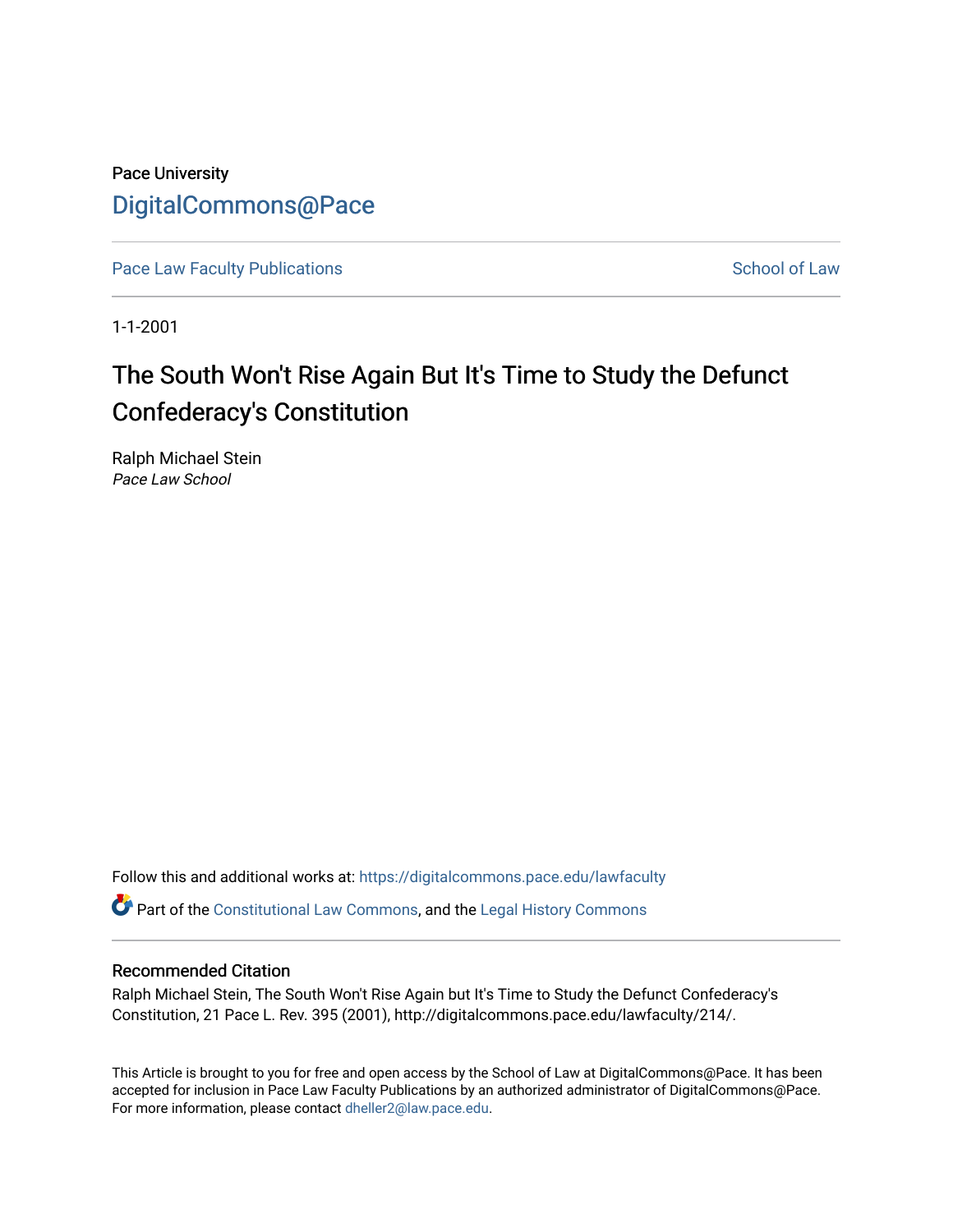## **The South Won't Rise Again But It's Time to Study the Defunct Confederacy's Constitution**

#### **Ralph Michael Stein\***

Table of Contents

| II. THE CONFEDERACY AS CONSTITUTIONAL   |  |
|-----------------------------------------|--|
|                                         |  |
| III. THE CONFEDERATE CONSTITUTIONAL AND |  |
| TEACHING CONSTITUTINAL LAW TODAY  405   |  |
|                                         |  |

#### I. INTRODUCTION

It is a simple fact that for a short, but significant, period in American history two governments existed with highly similar, but also markedly divergent, seminal constitutions. One government was de jure,<sup>1</sup> in light of force of arms and constitutional law, and the other *de facto*<sup>2</sup> because of having failed at revolution. The Confederate States of America, repudiated first by military and naval debacle and then by constitutional law,<sup>3</sup> existed from 1861 to 1865.4

395

<sup>\*</sup> Professor of Law, Pace University School of Law. Portions of this article concerning the history of the Constitution of the Confederate States of America were first delivered as speeches before several historical societies. I very much appreciate the continuing and influential encouragement of my friend and colleague, Associate Dean and Professor of Law Michael B. Mushlin. Professor Mushlin is a true son of the South, who still bemoans the accidental torching of his Meridian, Mississippi home town during General Sherman's benevolent operations there.

<sup>1.</sup> The Union can be categorized as a *de jure* government, one "[elxisting by right or according to law." BLACK'S LAW DICTIONARY 437 (7th ed. 1999).

<sup>2.</sup> *As* a *de facto* government, the Confederacy was "[illlegitimate but in effect." BLACK'S **LAW** DICTIONARY 427 (7th ed. 1999).

*<sup>3.</sup> See* Texas v. White, 74 U.S. (7 Wall.) 700 (1868).

<sup>4.</sup> *See generally,* E. MERTON COULTER, THE CONFEDERATE STATES OF AMERICA 1861-1865: **A** HISTORY OF THE SOUTH (Wendell Holmes Stephenson & E. Merton Coulter eds., 1950); HARRY HANSON, THE CIVIL WAR (1961).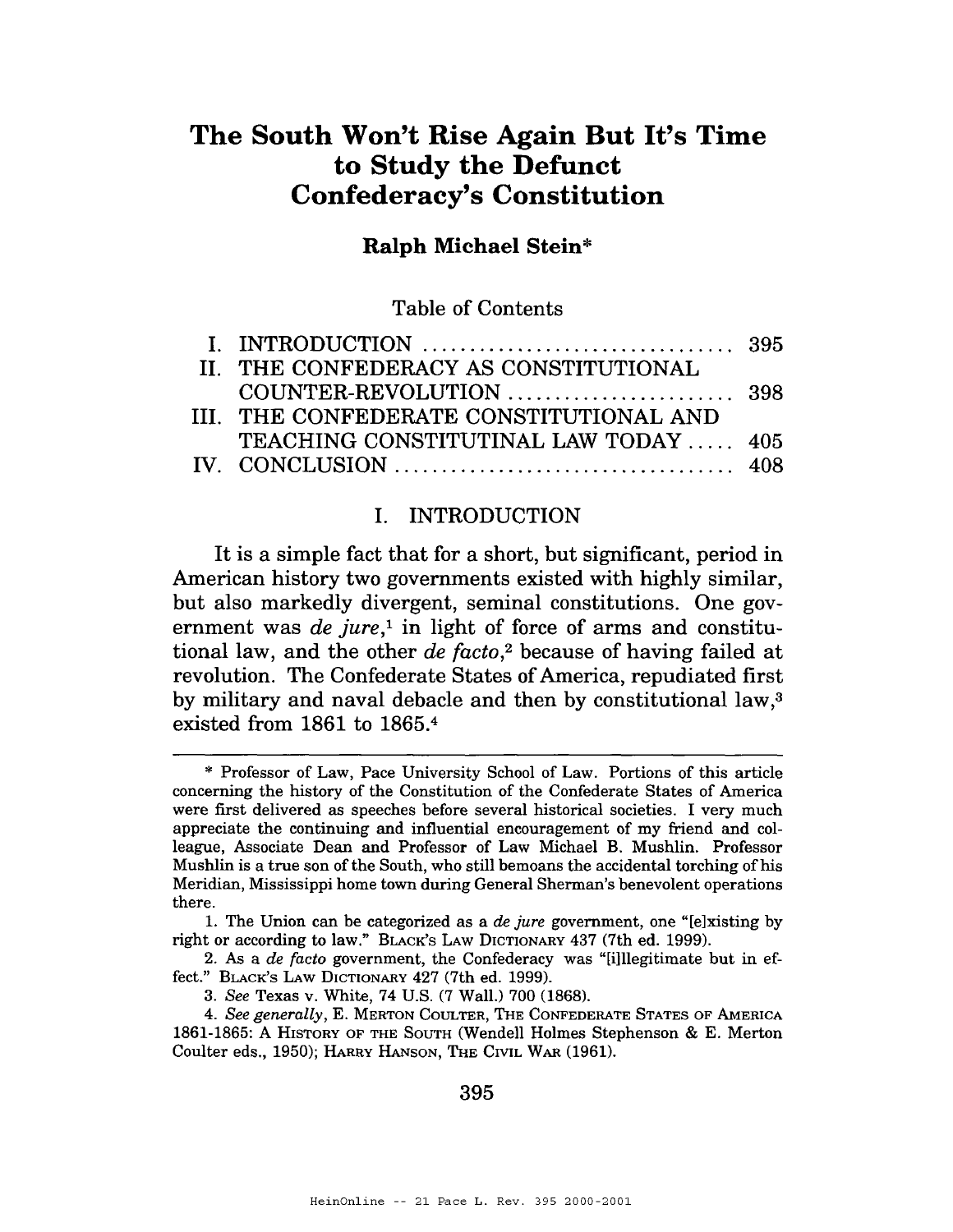It may well be true that in the post-Vietnam War period, interest in the Civil War increased. Whatever the tawdry gift shops of Gettysburg or the well-tended battlefields in a number of states may contribute to revenue from tourism, the reality is that relatively few persons concern themselves with the constitutional and political history of the Civil War. To the extent that some have that interest, their attention (and money) is largely drawn towards the turmoil of the Lincoln presidency. Much focus is on the unresolved, and possibly unresolvable, questions as to the President's true commitment to abolishing slavery, his allegedly lackadaisical concern about protecting civil liberties, and the freedom of the press.5

The complex ideological and legalistic justification for Southern secession has largely been lost. Southern secession was a result of a process that created disunion and fomented a rebellion, leading to the costliest war in United States history. However, those individuals interested in the Civil War have largely devoted their time, energy and money to studying campaigns and battles, winners and losers, weapons that worked and those that did not.6 Even those of us who teach Constitutional Law have permitted the contrasting and provocative dialectical theories of generally unknown Southern lawyers and political idealists to remain hidden from the view of students.

The premise of this essay is not to espouse that the Southern ideological and constitutional theorists were correct. I propose, however, that an understanding of the historical basis of constitutional law, and a recognition of evolving doctrinal issues of Federalism, will enhance law school curriculum. Presentation of these topics dictates the introduction of the Confederate

<sup>5.</sup> See David **B.** Kopel, The Second Amendment in the Nineteenth Century, 1998 BW L. REV. 1359, 1444 (1998), for **an** exposition of President Lincoln's conduct with regard to the suppression of civil liberties during the Civil War. There are probably more books and articles about Abraham Lincoln than about any other president. His conduct during office, especially his conception of his powers under the Constitution, is beyond the scope of this article. The controversy as to whether his actions were within the confines of his constitutional authority, or whether he subverted the Constitution to save the Union, is enduring, divisive, and not infrequently related to contemporary issues and ongoing agendas.

<sup>6.</sup> See TONY HORWITZ, CONFEDERATES IN THE ATTIC: DISPATCHES FROM THE UN-FINISHED CML WAR (1998), for an interesting **and** accurate account of not only the historical events of the Civil War, but also of the current social repercussions of America's greatest conflict.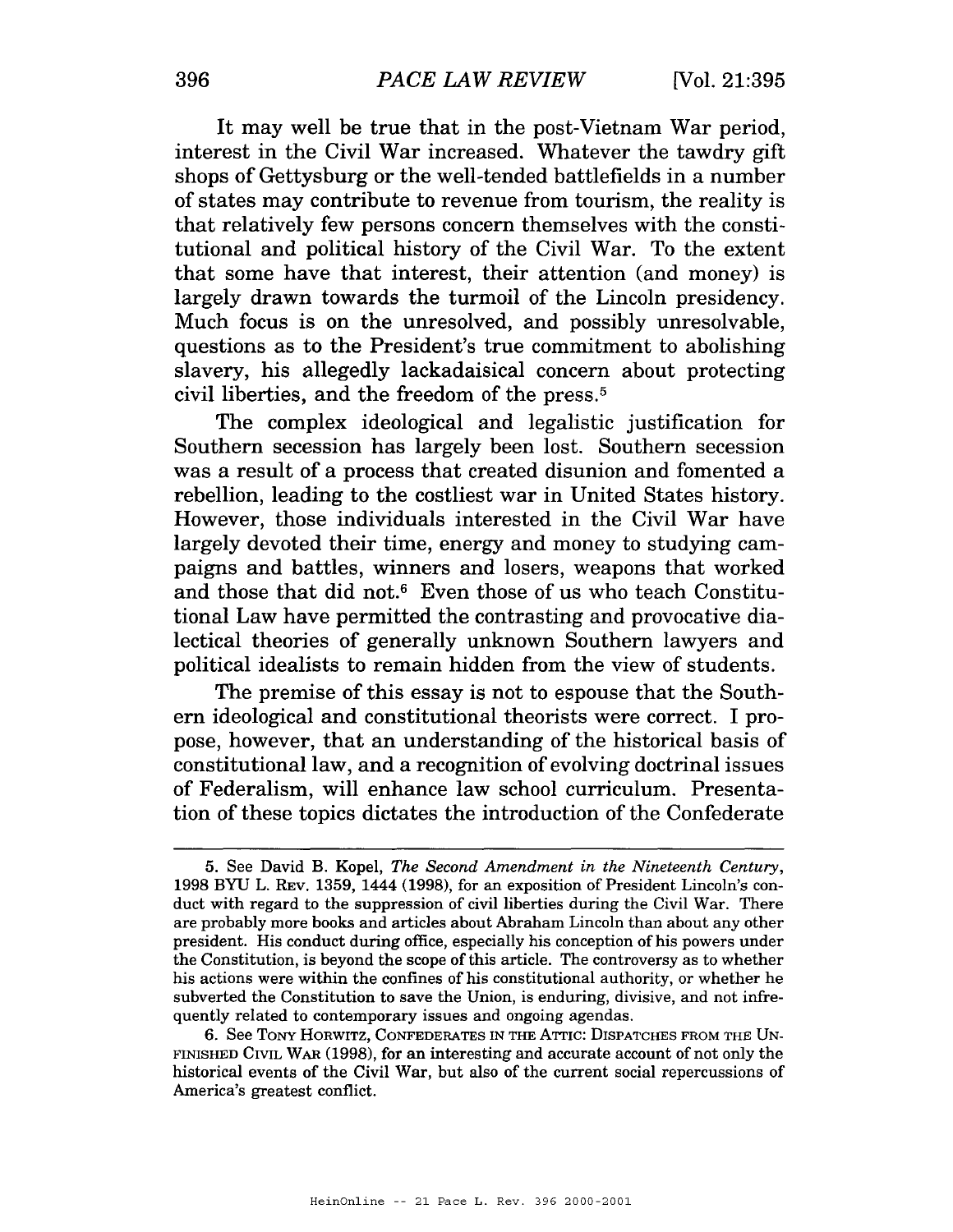Constitution into the curriculum of required courses and electives. This effort, I propose, would be a prudent step, to be amply repaid in terms of higher understanding and scholarly benefit.

I confess at the outset my lifelong love of history for its own sake. This, however, is not the motivation for this short article. I hope to encourage colleagues to step back and consider recasting their Constitutional Law courses to increase student awareness of the influence of history. Much can be gained by focusing specifically on the failed experiment of eleven Southern states.<sup>7</sup> The heritage of slavery and the bitterness of four years of combat continue to linger with us. Confederate political and military iconography are not simply objects for sale at Civil War artifact shows. They continue to cause political division as citizens object to flags of "The Lost Cause" being displayed on public buildings.<sup>8</sup> Their private display, while surely protected by the First Amendment, stimulate passion and, occasionally, serious violence.<sup>9</sup> The strength of such symbolism springs from unsettled issues, the most prominent revolving around race and the heritage of slavery. As I will attempt to illustrate further, the customary examination of race in Constitutional Law courses minimizes or disregards the continuing impact of America's Civil War experience.

Understanding Confederate constitutional doctrine may also be helpful in examining contemporary Supreme Court deci a's Civil War experience.<br>
derstanding Confederate constitutional doctrine ma<br>
helpful in examining contemporary Supreme Court dec<br>
tuting aside the military history of the Civil War and the actions of con

<sup>7.</sup> Putting aside the military history of the Civil War and the actions of commanders and common soldiers, a remarkably stable civil government existed in the seceded states for much of the Civil War. **A** government largely mirroring the Northern government functioned, but with variations in substance and procedure. Of course, most Southern politicians were experienced in serving in the national government, often with high rank. Their fundamental differences were not with the political structure of the U.S. government.

<sup>8.</sup> *See, e.g.,* Scott McCabe, *Lake City Logo is NAACP's Next Battle in Rebel Flag War, PALM* BEACH POST, Feb. 16, 2001, *available in* 2001 WL 14129338 ("Fresh from rebel flag victories in Georgia and South Carolina, the NAACP is traveling south into Florida to attack its next target - the Lake City Logo."). *See also* Eugene Kane, *Symbol of Confederacy is No Banner of Honor,* MILWAUKEE *J.*  SENTINEL, Feb. 4, 2001, *available* in 2001 WL 9337173.

<sup>9.</sup> *See, e.g.,* Robert L. Kaiser, *Confederate Flag Can Still Draw Blood in a Small Town, The Stars and Bars of the Confederacy Proved in a Deadly Fashion the Weight it Carries for Some in the South, CHI. TRIB., March 19, 2000, <i>available in* 2000 *WL* 3647258.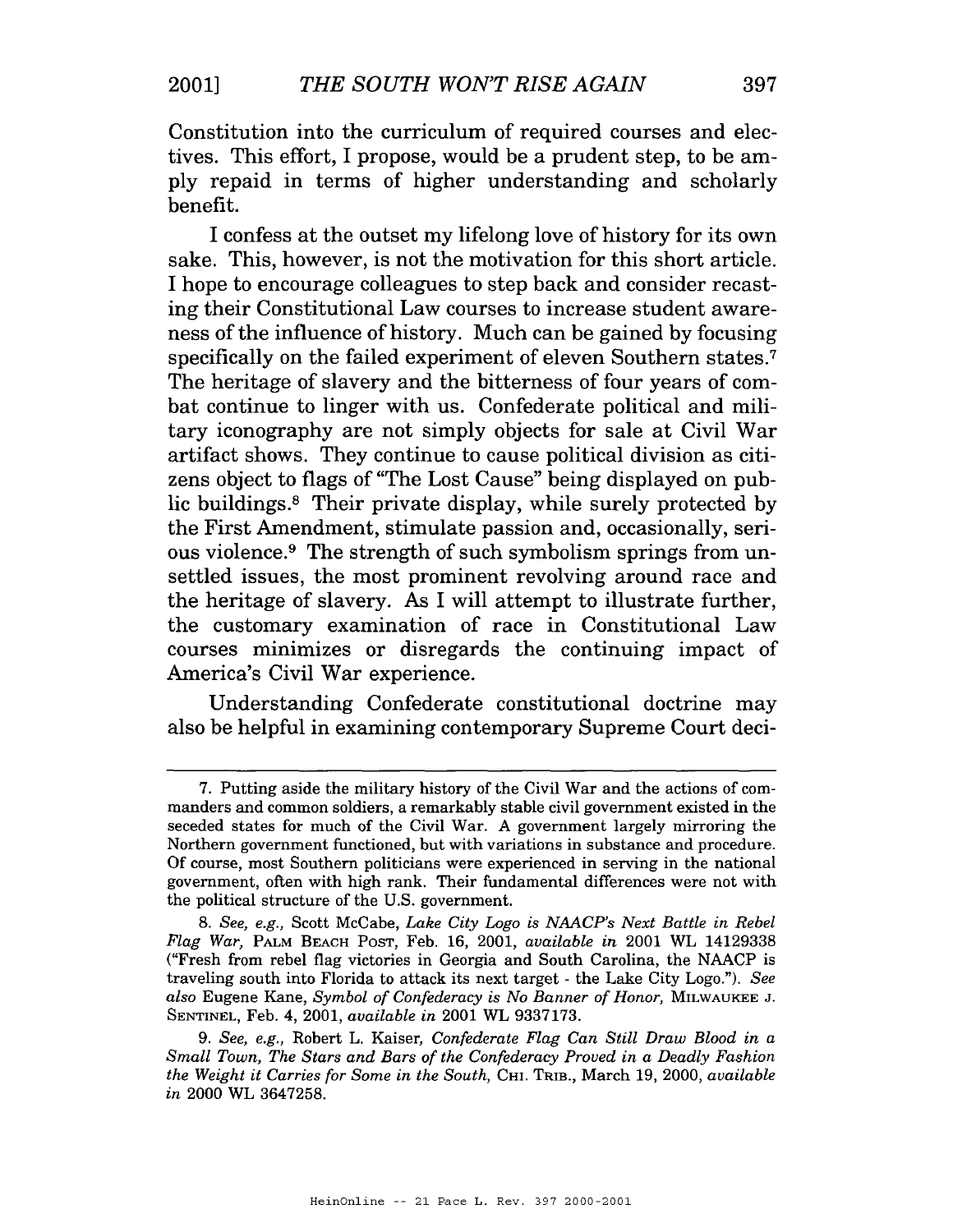sions. For example, McCulloch v. Maryland<sup>10</sup> is still the formalistic pronunciamento that the federal union was created by the people and not the states. Justice Thomas's dissent in U.S. Term Limits, Inc. v. Thornton,<sup>11</sup> a five-to-four decision, may well adumbrate an emerging majority that accepts what was a major pillar of Confederate constitutional theory.12

### 11. THE CONFEDERACY AS CONSTITUTIONAL COUNTER-REVOLUTION

If one word can encompass the panoply of emotions that captivated many Southerners, driving them to seek disunion, "estrangement" is probably the best. More than "alienation," which certainly was also detectable in copious amounts, "estrangement" in political life, as in intimate personal relationships, reflects loss of what was once held dear, cherished, and respected.

As a result of this estrangement, the sentiment "A Government of Our Own" was frequently heard in the late 1850's.<sup>13</sup> It was an expression that became increasingly strident and common as the crisis of secession approached. Choosing that expression as the title of his book, historian William C. Davis, a specialist in Civil War biography and military analysis, noted the deepening sense of betrayal sensed by many Southerners began, not with the emergence of Abraham Lincoln, but almost immediately after the ratification of the federal Constitution.14 While secession looks like revolution, and in the legal sense has been so regarded, for many Southerners the key word and concept was restoration.<br>  $\frac{10^{-17}$  US (4 Wheat ) 316 (1819) cept was restoration.

<sup>10. 17</sup> U.S. (4 Wheat.) 316 (1819).

<sup>11. 514</sup> U.S. 779 (1995).

<sup>12.</sup> In essence the most fundamental Confederate constitutional plank was that the Union was formed by the states, not by the people. This is, of course, the exact opposite of the Supreme Court's *McCulloch* holding, perhaps one of the few bedrock Constitutional principles that lawyers never forget from their law school days.

<sup>13.</sup> *See* WILLIAM C. DAVIS, A GOVERNMENT OF **OUR** OWN (1994).

<sup>14.</sup> *See* id. Davis's book is one of the few non-specialist works to explore Confederate political theory and the men (women were no more enfranchised or empowered in forming the Confederate union than they had been with its predecessor) who did not seek war, but **a** government faithful to original Federalist concepts.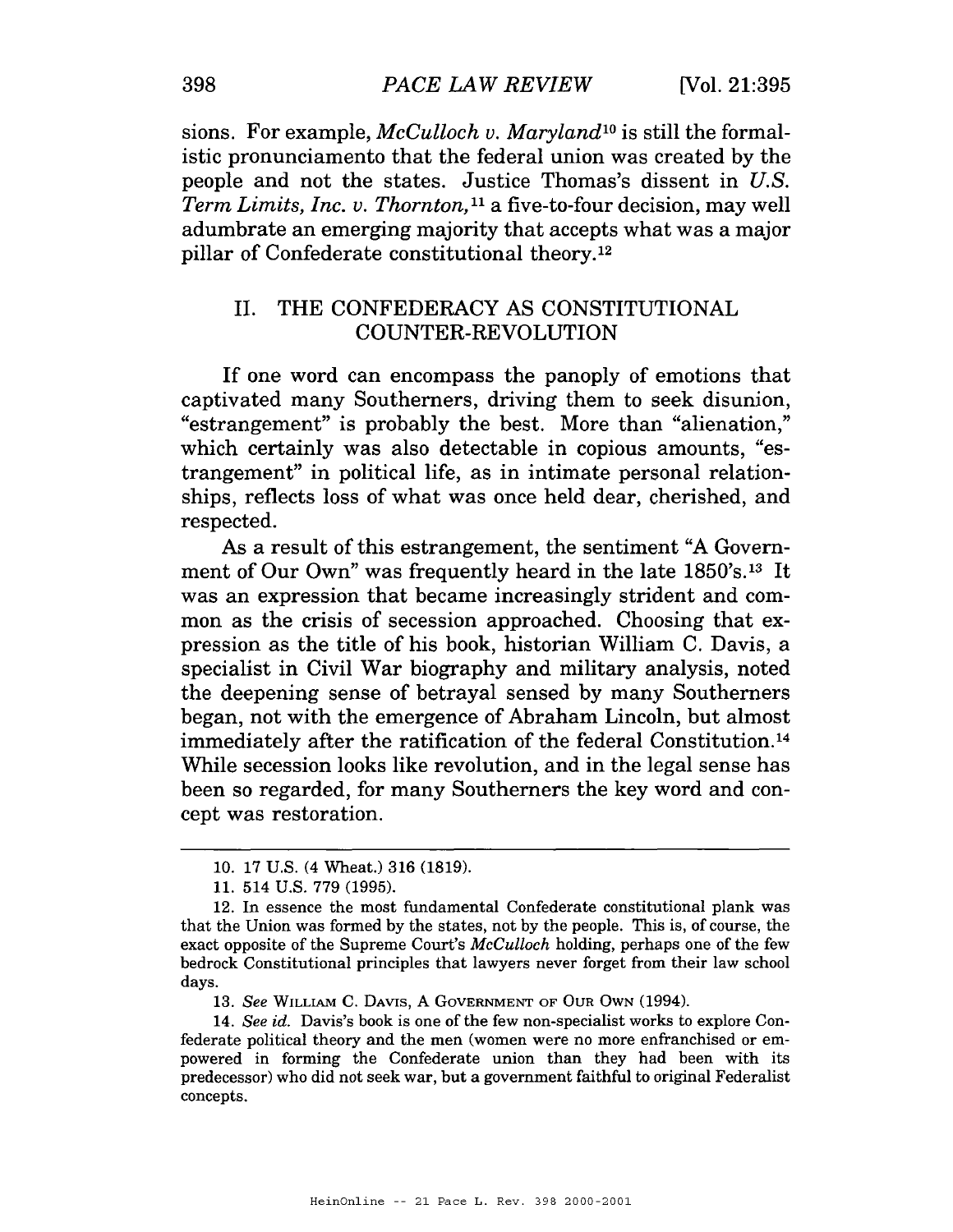Today's typical introductory Constitutional Law course runs from Marbury v. Madison<sup>15</sup> to United States v. Morrison.<sup>16</sup> The Constitutional Convention of 1787 has been acknowledged as a work of compromise.<sup>17</sup> To a significant degree it was an effort to accommodate slaveholding states and their fear of encirclement and disempowerment.<sup>18</sup> Although this is acknowledged, it is rarely explored in any depth. For example, The Federalist Papers clearly foresaw the doctrine of judicial review, with regard to both enactments of Congress and decisions of the state courts.<sup>19</sup> The unease fostered by the Marshall Court's articulation and application of that doctrine is, however, buried beneath analysis of the concept itself. $20$ 

The need for a union that would be able to thwart oppression or territorial aggrandizement by European powers, insured that the mounting concern with the power of the Supreme Court would remain relatively muted in the early Republic period. Nonetheless, *Martin v. Hunter's Lessee*<sup>21</sup> must have disturbed many thinking Southerners, and more than a few in the North. It is studied mainly as the case that insured that judicial review of state court decisions would bring about national

**18.** *See* THE RECORDS OF THE FEDERAL CONVENTION OF **1787** (Max Farrand ed., **1966)** [hereinafter RECORDS]; cf: Paul Finkleman, *Teaching slavery in American Constitutional Law,* **34** AKRON **L.** REV. **261, 261 (2000)** ("Slavery led to two major political compromises of the antebellum period, as well as the most politically divisive Supreme Court in our history.").

**19.** *See* THE FEDERALIST NO. **78** (Alexander Hamilton).

**20.** The concern about judicial power, as reflected by the doctrine of judicial review, was by no stretch of the imagination restricted to the South. The South, however, was developing what became a well-honed and not entirely irrational sense of political isolation. The implications of judicial review were particularly disturbing to a region populated by many Jeffersonians, successors in interest to the Anti-Federalists.

**21. 14** U.S. **(1** Wheat.) **304 (1816).** 

**<sup>15. 5</sup>** U.S. **(1** Cranch) **137 (1803).** 

**<sup>16. 529</sup>** U.S. **598 (2000).** 

**<sup>17.</sup>** *See, e.g.,* Bryan *K.* Fair, *A Constitutional* Law *Casebook for the* 21"' *Century: A Critical Essay on Cohen and Varat,* **21** SEATTLE U. **L.** REV. **859,869 (1998);**  Sonny Swazo, *The Future of High-level Nuclear Waste Disposal, State Sovereignty and the Tenth Amendment:* Nevada v. Watkins, **36** NAT. RESOURCES J. **127, 136 (1996);** Paul **V.** Niemeyer, *The Gerrymander: A Journalistic Catch-Word or Constitutional Principle? The Case in Maryland,* **54** MD. *L.* REV. **242, 257 (1995);**  Suzanna Sherry, *Our Unconstitutional Senate,* **12** CONST. COMMENTARY **213, 214 (1995).**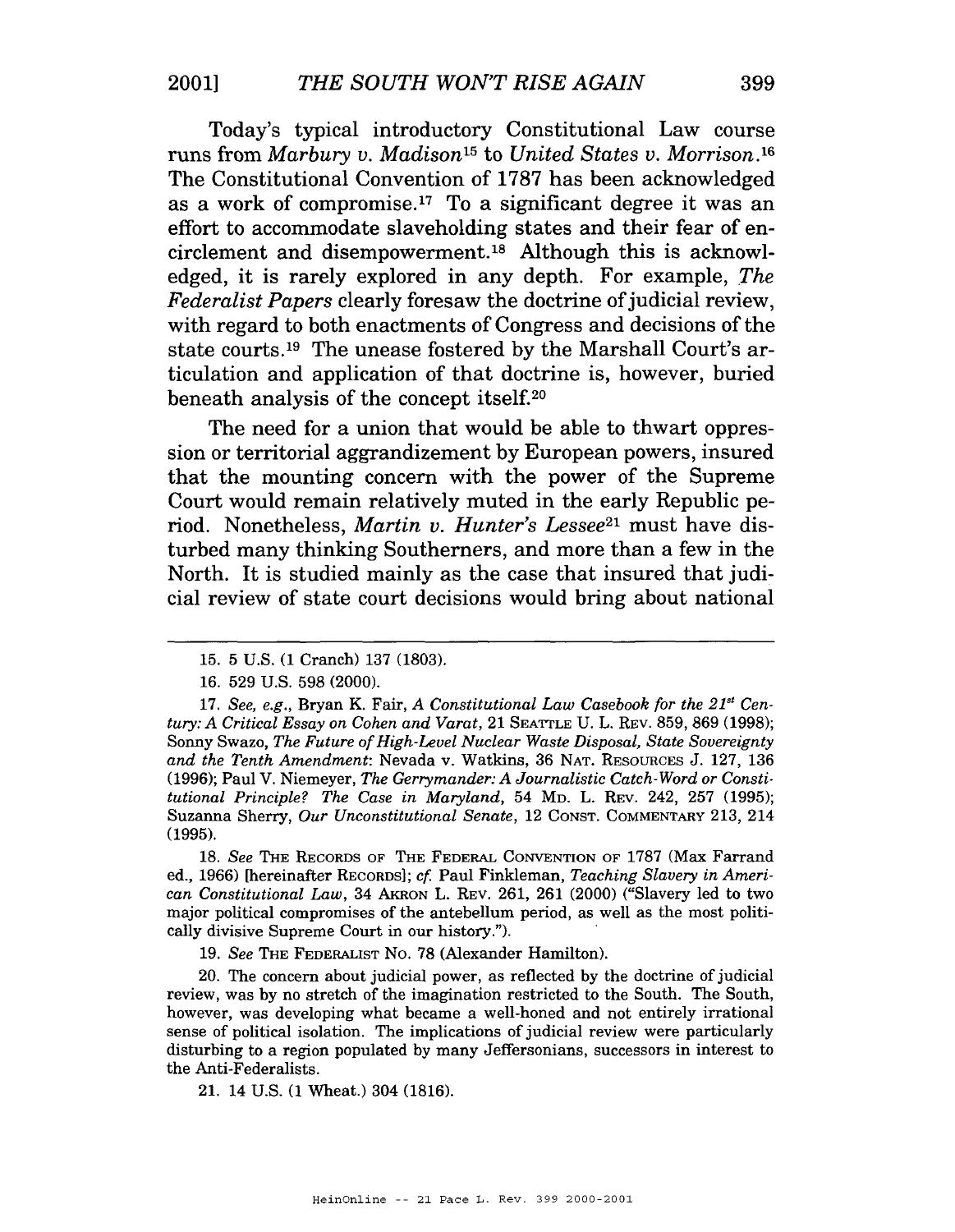uniformity.22 It was that uniformity that was considered central to Federalist political ideology.<sup>23</sup> The upholding of Section *XXV* of the Judiciary Act of 178924 exposed raw fears about the loss of states' rights to an increasingly intrusive Supreme Court.

Disunion, like divorce, rarely springs from one act. Rather, a festering situation worsens until it becomes intolerable. At the time of *Martin,* the memory of Washington being nearly burned to the ground was fresh in the nation's mind. It was a sharp lesson in maintaining a union, honoring treaty obligations, and preventing further military misadventures for the young nation; the Battle of New Orleans notwithstanding. From today's classroom perspective, *Martin* completed the judicial interpretation of the Federalist blueprint for judicial review. However, to many in the South it augured a threat to slavery, the all-critical underpinning of any concept of states rights. $25$ 

While the Supreme Court essentially avoided applying judicial review in the decades following articulation of the doctrine, Southern fears of encirclement increased exponentially. A number of reasons accounted for the growing estrangement and distrust. They included the developing industrialization of the North as compared to the continuing agrarian-based South-

**<sup>22.</sup> A** clear reading of *Martin* reflects its obvious potential implication for the claim of states' rights in any area, including, most ominously for the South, slavery.

**<sup>23.</sup> See THE** FEDERALIST NO. 78 (Alexander Hamilton), No. 51 (James Madison).

**<sup>24.</sup> See** *Martin,* 14 U.S. (1 Wheat.) at 351.

**<sup>25.</sup>** This article cannot explore in depth the continuing debate as to whether slavery was the underlying and controlling cause of secession. Some Southern apologists, as well as respected academic historians, continue to deny that it was. They claim, without any evidence, that slavery would have ended in time without war. To those observers, Southern constitutional theory was rooted solely in a belief that states' rights, guaranteed under the federal constitution, had been abrogated. Thus, slavery was secondary to a demand for a compact that reified the values of 1787. I have never received a satisfactory answer to a simple question that I have personally posited to historians and advocates of that view: Would secession ever have occurred BUT FOR the issue of slavery? To me the answer is self-evident, and it is "no." **See** MARSHALL L. DEROSA, THE CONFEDERATE CONSTI-TUTION OF 1861 (1991). Professor DeRosa, a political scientist, has provided, in a slim volume, the best analysis of the competing views as to the relative importance of slavery versus states' rights issues in the formation of the Confederacy's constitution.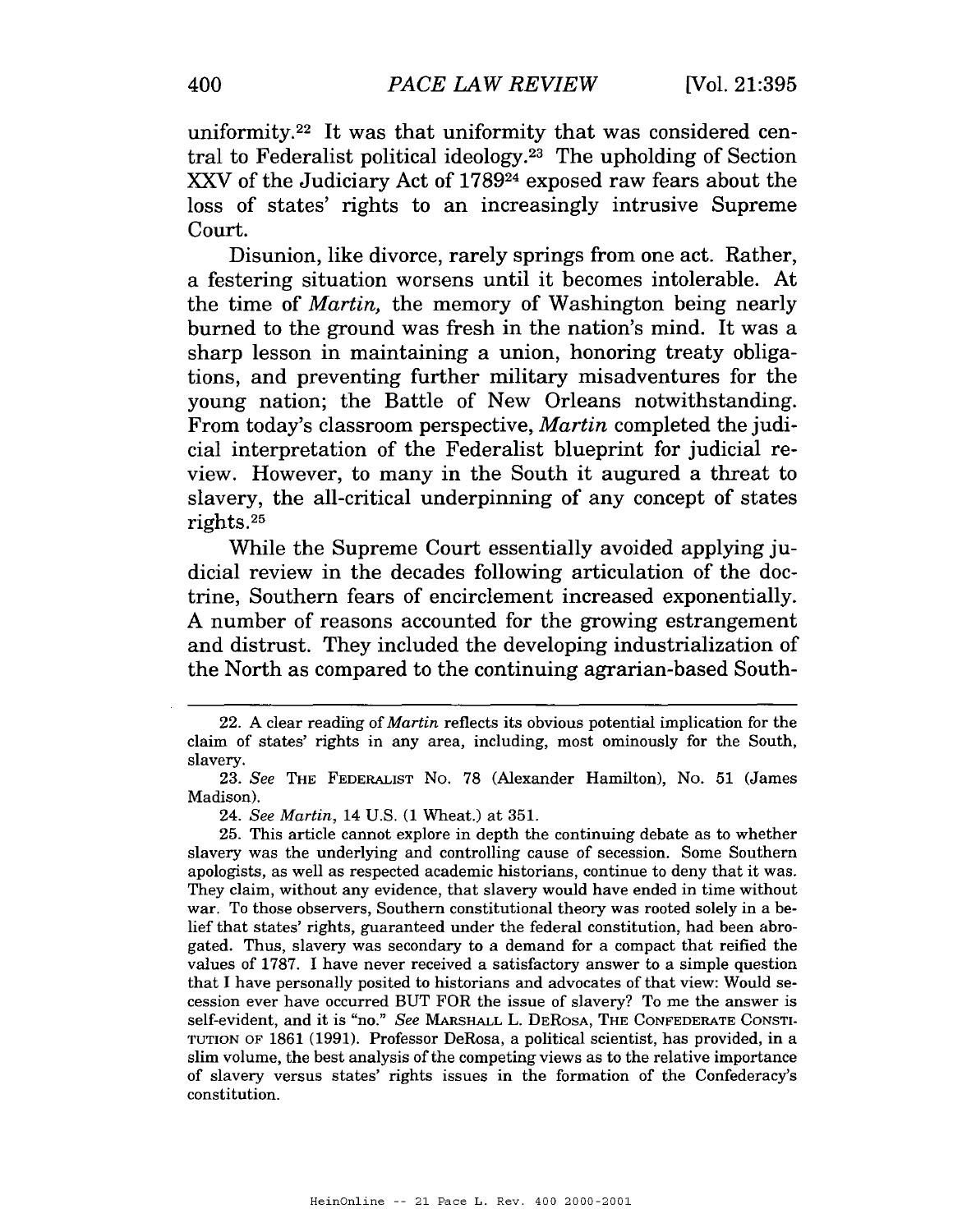ern economy, the influx of immigrants in the North, and westward expansion. There was also a concomitant rise of militant abolitionist movements targeting slavery in the South, after having successfully seen its demise throughout the Northern states. Last, but not least, there were revolts by slaves, both real and imagined. Such acts not only threatened the lives of Southerners, but also cast serious doubt on the theory of benignity by which many sought to defend slavery. These are not issues that are generally discussed when dealing with the history of race in the law school classroom, at least not in a required course.

Many will agree that the *Dred Scott* case is probably the most institutionally damaging in the history of the Supreme Court.<sup>26</sup> Stated simply, Northerners, particularly abolitionists, were incensed that Dred Scott was not recognized as a person for the purposes of pursuing his claim for manumission. $27$  Additionally, Southerners recognized that they had, at best, a Pyrrhic victory in that an essentially favorable opinion merely animated and incensed their enemies, while giving scant assurance of protecting their interests.

The impetus for secession, and what was perceived by Northerners as the restoration of a dishonored constitution and federal system that insured primacy of the individual subscribing states, surged after the *Dred Scott* decision and its accompanying debates. The intensification of endemic sectional and slavery-based violence in Kansas ("Bloody Kansas") and parts of Missouri, with neither federal nor state authority able to contain its excesses, led a growing minority of Southerners to question whether the Union should, let alone could, be preserved.

In state assemblies, in meetings held formally and otherwise, the renewed possibility of secession segued into a developing belief as to its inevitability. Unlike the delegates to the Federal Convention of 1787,28 who exceeded their warrant to amend the Articles of Confederation by ditching them entirely,

<sup>26.</sup> *See* Dred Scott v. Sandford, 60 U.S. (19 How.) 393 (1856). Anyone teaching Constitutional Law today need not fear that students will bring inaccurate or sketchy information about this case to the class discussion. On a yearly basis I can count on two hands the number of students with any recognition of *Dred Scott*  prior to reading assigned material.

<sup>27.</sup> *See generally* DON *E.* FEHRENBACHER, THE DRED SCOTT CASE (1978).

<sup>28.</sup> *See* RECORDS, *supra* note 18.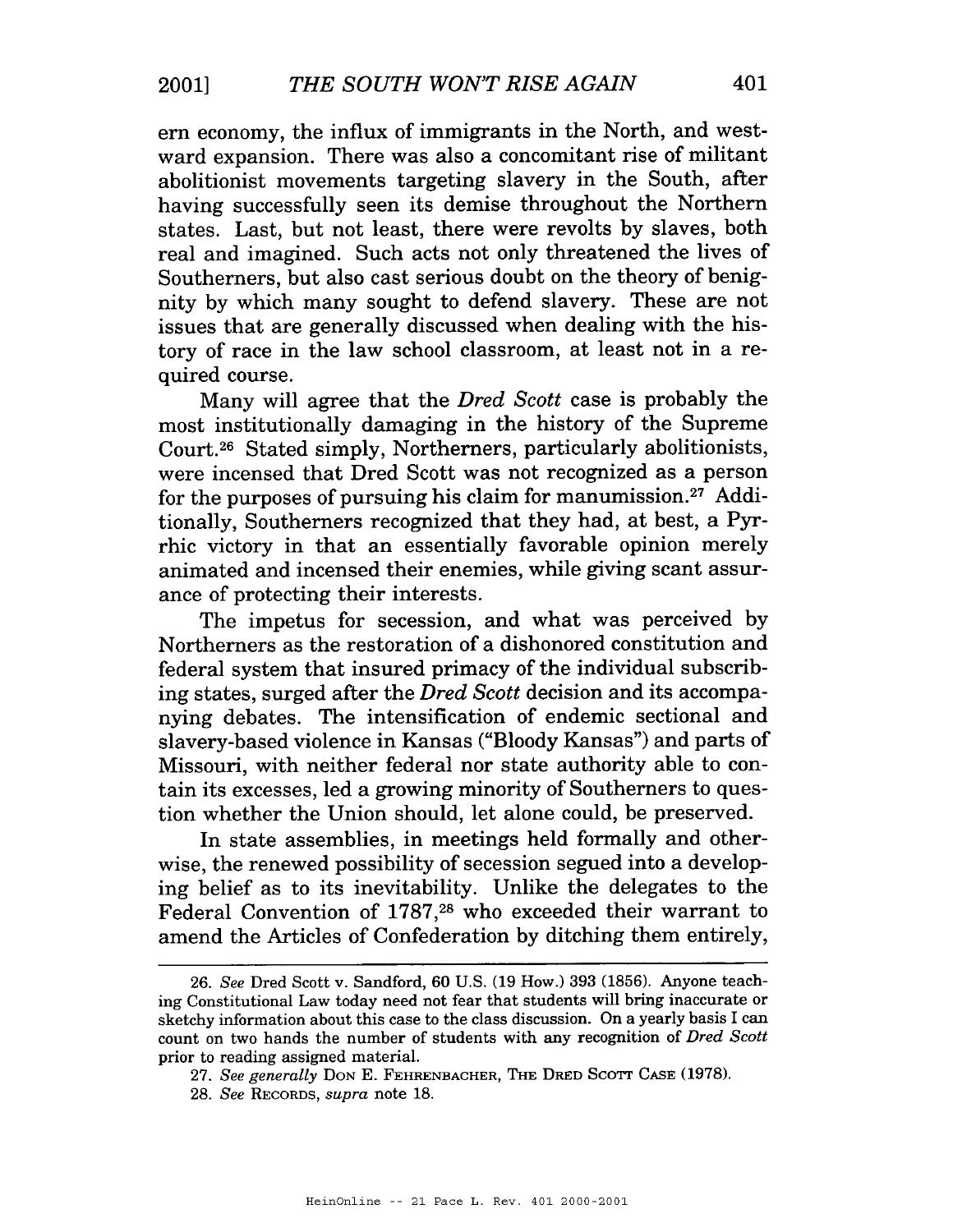the Southern political theorists had a handy model for a new federal union of seceded states. That model, of course, was the U.S. Constitution. This was a document about which they had few misgivings, but whose implementation and interpretation by the Supreme Court lay at the heart of state and regional estrangement with Washington.

As with the original American Revolution, those favoring secession could be classified into two general camps of "firebrands" and "moderates."29 Not surprisingly, as with the earlier cataclysmic event, lawyers in the South tended to caution and to seek a new union that largely preserved the benefits of the one being left.30 The Confederate Constitution that emerged virtually copies its ancestor, but with some important deviations.31 The drafters of the Confederate Constitution may well have thought of themselves as largely improving, rather than replacing, the federal constitution. However, a close comparative reading illuminates not only the issues of the antebellum and Civil War era, but current constitutional arguments and theories.

The preamble articulates instantly the dominant Southern concept of state rights: the new union is formed not by the people, as Chief Justice Marshall articulated in McCulloch, but by "each State acting in its sovereign and independent character."32 The preamble thus answers both Martin v. Hunter's Lessee and McCulloch v. Maryland obliquely but, nonetheless, emphatically. Illustrating the difference a word can make, the term "granted," with regard to the federal Union's legislative powers for the nascent republic, is changed in the document to "delegated."33 This is not a casual substitution.

Dropping subtlety, but not the numerical equation, the Confederate document retains the three-fifths apportionment to deal with state representation in the Confederate Congress.34

**<sup>29.</sup>** *See generally* **DEROSA,** *supra* **note 25.** 

**<sup>30.</sup>** *See id;* **DAVIS,** *supra* **note 13.** 

**<sup>31.</sup>** *See The Constitution of the Confederate States of America, infra* **note 47. This is the copy I use in both required and advanced courses.** 

**<sup>32.</sup> CONSTITUTION OFTHE CONFEDERATE STATES OF AMERICA, PREAMBLE (1861) [hereinafter CONFEDERATE CONST.],** *reprinted in* **CHARLES ROBERT LEE, JR., THE CONFEDERATE CONSTITUTIONS app. C (Greenwood Press 1974) (1963).** 

<sup>33.</sup> CONFEDERATE CONST. art. I, § 1.

**<sup>34.</sup>** *See id.* **art.** *I,* § **2, cl. 3.**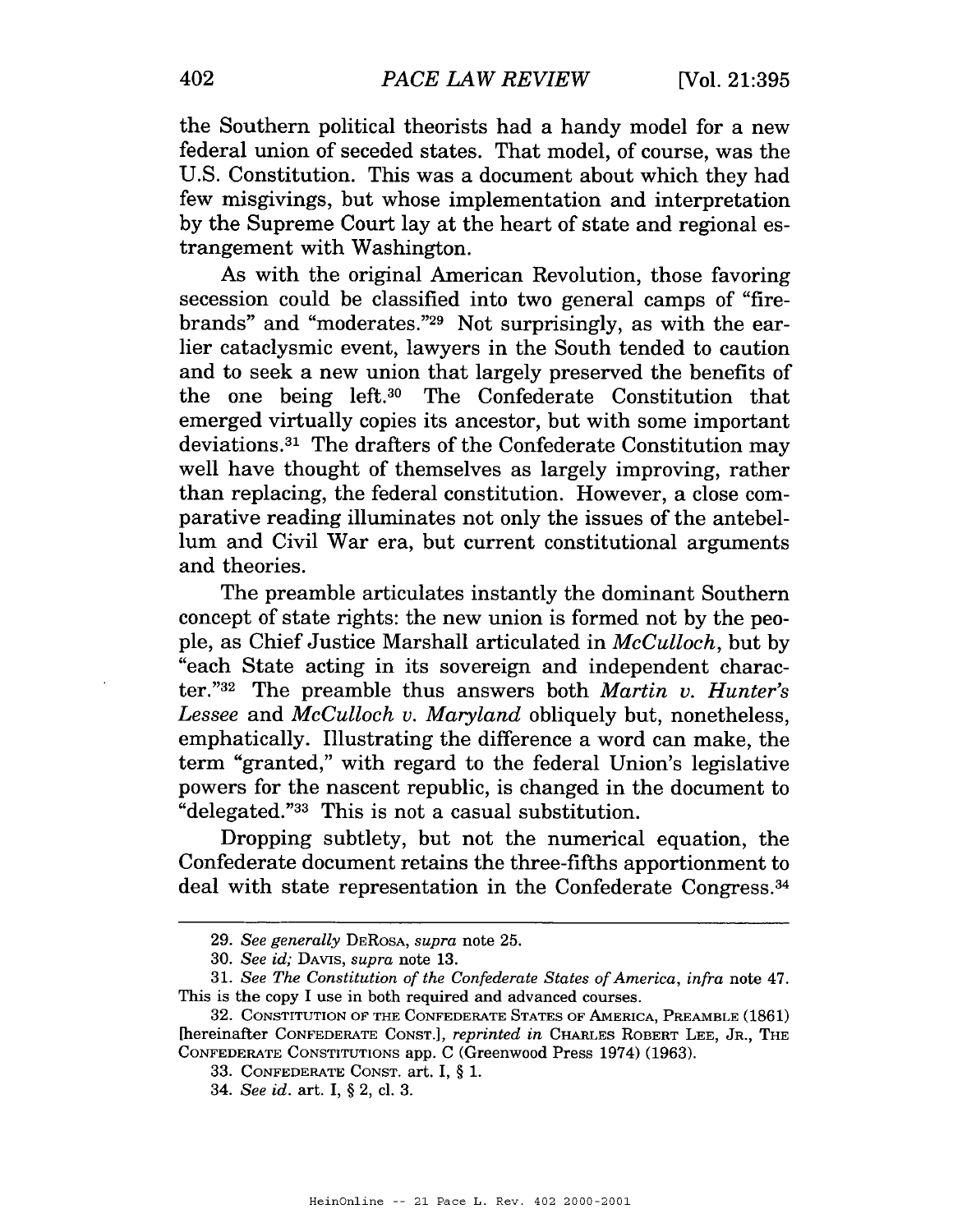But the "other persons" language of the federal constitution, which everyone understood as meaning slaves, is replaced with the more honest word "slaves."35 Protection of slavery was, of course, the critical **raison** *d'etre* of the entire Southern experiment. Interestingly, the language of the federal constitution's non-importation clause was largely followed, but with the added proviso that the importation of slaves from non-Confederate states or territories was forbidden.36

**A** number of structural innovations in the constitution for the new nation do not deal with slavery, but may be viewed as a rejection of fundamental Federalist principles which were believed to falsely accord due regard to state authority. For example, limiting the Confederacy's president and vice-president to one six-year term with the president being ineligible for re-election seems to evidence a fear of a powerful chief executive. $37$ What the Confederate Constitution did grant to its Chief Executive was a power every modern president has desired: the line item veto.<sup>38</sup> The Confederate Constitution had other provisions

**<sup>35.</sup>** *Id.* 

**<sup>36.</sup>** *See id.* art. I, *\$9,* cl. **1.** However, it is questionable how strong the interest was in enforcing this non-importation prohibition.

**<sup>37.</sup>** *See id.* art. 11, **3 1,** cl. **1.** No constitution can safeguard a government against the passions and follies of human beings holding office. Throughout the four years of the Confederacy, President Jefferson Davis and Vice-President Alexander Stephens were at such irresolvable division that a group of followers encircled each politician. This ensured a minimum of cooperation and a maximum of bitter dispute, which permeated every level of Confederate political and military functioning. So antagonistic was Stephens to Davis that he spent most of the Confederacy's short life in his native Georgia, not exactly a vantage point conducive to cooperative work with his president, had he wanted to be helpful (which he did not).

**<sup>38.</sup>** *See id.* art. I, **3** VII, cl. 2. I have found it very useful to discuss in class this Confederate "improvement" on the U.S. Constitution, which has not been added despite decades of presidents arguing for its utility, indeed its necessity. Currently the line item veto is a power possessed and utilized by governors in forty-three states. *See* Steven Heufner, *The Supreme Court's Avoidance of the Nondelegation Doctrine in* Clinton v. City of New York *More Than "A Dime's Worth of Difference," 49* CATH. *U.* L. **REV. 337, 376** (2000). Many candidates for office, including Ronald Reagan, fought for a presidential line item veto. *See* Eric Stephen Schmitt, *There is no Joy in D.C., the Mighty Court Struck Out: An Analysis of* Clinton v. City of New York, *The Line Item Veto Act and the Court's Failure to Uphold Constitutionally Legitimate Means to a Viable End, 44* ST. *LOUIS* U. L.J. **167, 170** (2000). In twenty-five years I have had two students who knew about the Confederate concept of the line item veto before studying the subject with me. Knowing of the antecedent experiment affects how a student views and analyzes the two hundred and ten year-plus federal model.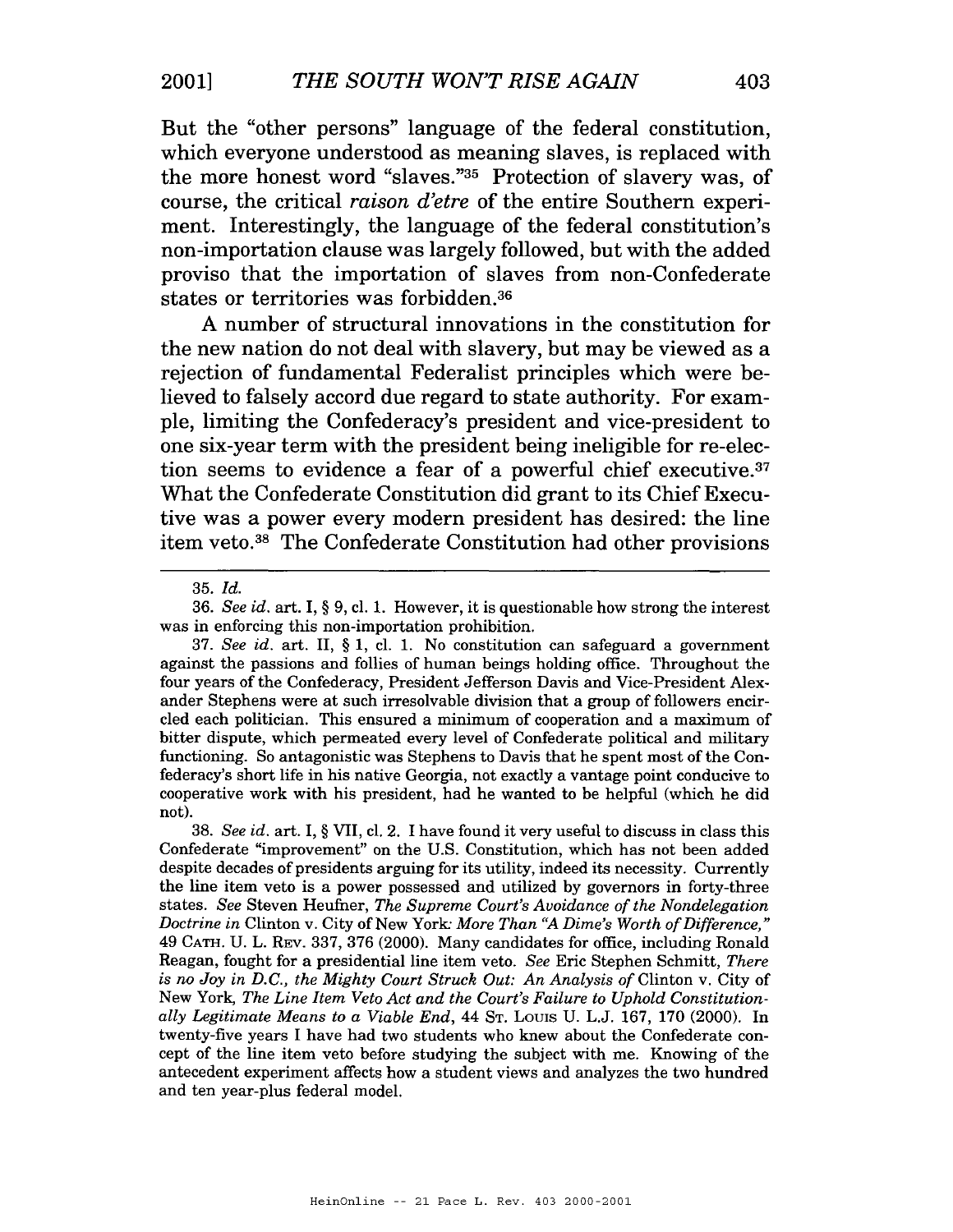unrelated to slavery, which simply reflect a view of how the federal government functioned from ratification of the Constitution through the antebellum era.39

From the perspective of constitutional lawyers, scholars, and students, what the Confederate document mandated, but which ultimately was never carried into effect, is the establishment of a Confederate "Superior Court" (as opposed to "Supreme Court") and a system of inferior courts.40 The Confederate Article I11 virtually mirrors the antecedent federal provision with the same number. The Confederate Congress never established such a court. The reasons for this nonfeasance are complex and multifaceted. Above all, however, was the consensual rejection of the authority of a national juridical tribunal with the power to bind, by its decisions, the states that voluntarily entered the new confederation. Thus, it was not the language of the Confederate Constitution's Article 111, but the overwhelming fear of, and rejection of, a national unifying legal tribunal. This is explained by the four-year history of the Confederacy, with each state's highest court the final and absolute arbiter of Confederate national law.41

From the perspective of Southern partisans, then and now, the Confederacy was based upon a corrective and amendatory concept of the American experience. The original seminal com-

40. Both terms, "Superior" and "Supreme" were used in different drafts of the Confederate Constitution.

**41.** It would be a gross and untenable exaggeration to claim that the Confederacy was defeated by the lack of a system of federal laws interpreted by a high court vested with judicial review. But it cannot be gainsaid that the lack of such a system clearly and frequently hurt the Confederacy. By **1864,** highly partisan state judges invalidated, or made impossible to implement, a host of laws. Confederate statutes directly relating to conscription and other critical war-related dilemmas enjoyed contradictory interpretations and non-enforcement in the shrinking Confederacy. **As** discussed *infra,* the heuristic example of the Confederate Government, largely paralleled in political institutions and organic law to the federal model, but without a unifying court system OR the doctrine of judicial review, brings students to a sharper perception of the role of judicial review and an appreciation of rational, if not controlling, objections to it.

**<sup>39.</sup>** For example, the Confederate president enjoyed a clearly articulated and broad dismissal power with regard to executive branch officers below diplomatic and cabinet level. *See* CONFEDERATE CONST. art. 11, § 11, cl. 2. Interestingly, the Confederate Constitution, in following the model for creating a federal postal service, mandated that the post office be self-sustaining by March **1, 1863.** *See* **id.** art. I, **9 8,** cl. **7.** Amazingly, this was achieved during an expensive and debilitating war.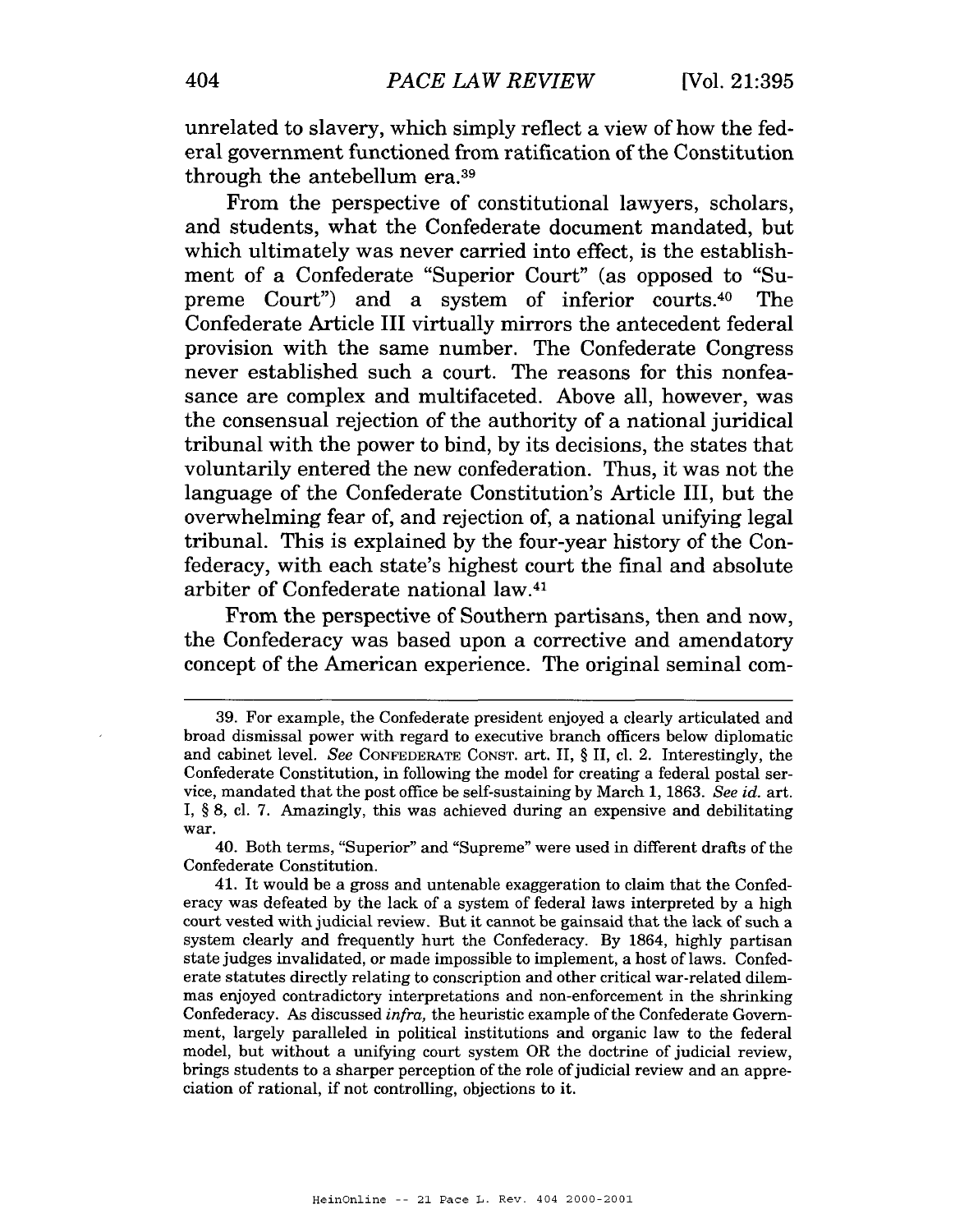pact was not critically flawed; it was abandoned in principle and in practice. Administrations, either hostile to the South or impotent to restrain its perfervid enemies, threatened not only slavery but also the underlying sovereignty of the states. While the emergence and election of Lincoln functioned as an unstoppable catalyst for secession, the underlying power of the Supreme Court and the ability of that tribunal to nullify federal and state law, made the path to secession irreversible.

### 111. THE CONFEDERATE CONSTITUTION AND TEACHING CONSTITUTIONAL LAW TODAY

I believe that teaching history is a critical part of teaching Constitutional Law. This is true whether the subject is judicial review, the Commerce Clause, or more recent issues such as the claimed right to assisted suicide, the right to privacy and autonomy, or the application of the First Amendment to situations unknown to the amendment's framers. I do not dismiss the relevance of economic theory in understanding constitutional doctrine, but for me that is largely the application of concepts derived from historical experience.

After twenty-five years of teaching, I certainly understand how limited time is for instructional purposes, as well as how much must be covered in three-credit, four-credit, or even twocredit courses. I suggest that incorporation of material dealing with the Confederate Constitution can be achieved with little effort, that it will be well received and that a far greater understanding of some current constitutional issues will result. This, of course, reflects a somewhat optimistic attempt to induce others to do what I have already done, and also for them to garner the same pedagogical rewards.

I start with the premise that virtually all casebooks provide inadequate historical material, although some are better than others.42 However, the key failing of most is that they reflect

<sup>42.</sup> By way of unsolicited endorsement, for years I have used the casebook, CONSTITUTIONAL LAW (Geoffrey R. Stone et al. eds., 3rd ed. 1996), supplemented annually. Although this casebook delves into historical material more deeply than most of its competitors, it is still not adequate for my teaching goals with regard to historical material. For almost twenty years I have required that all students taking Constitutional Law I read ROBERT G. MCCLOSKY, THE AMERICAN SUPREME COURT (1994) by the end of the first week of classes. Given the generally poor level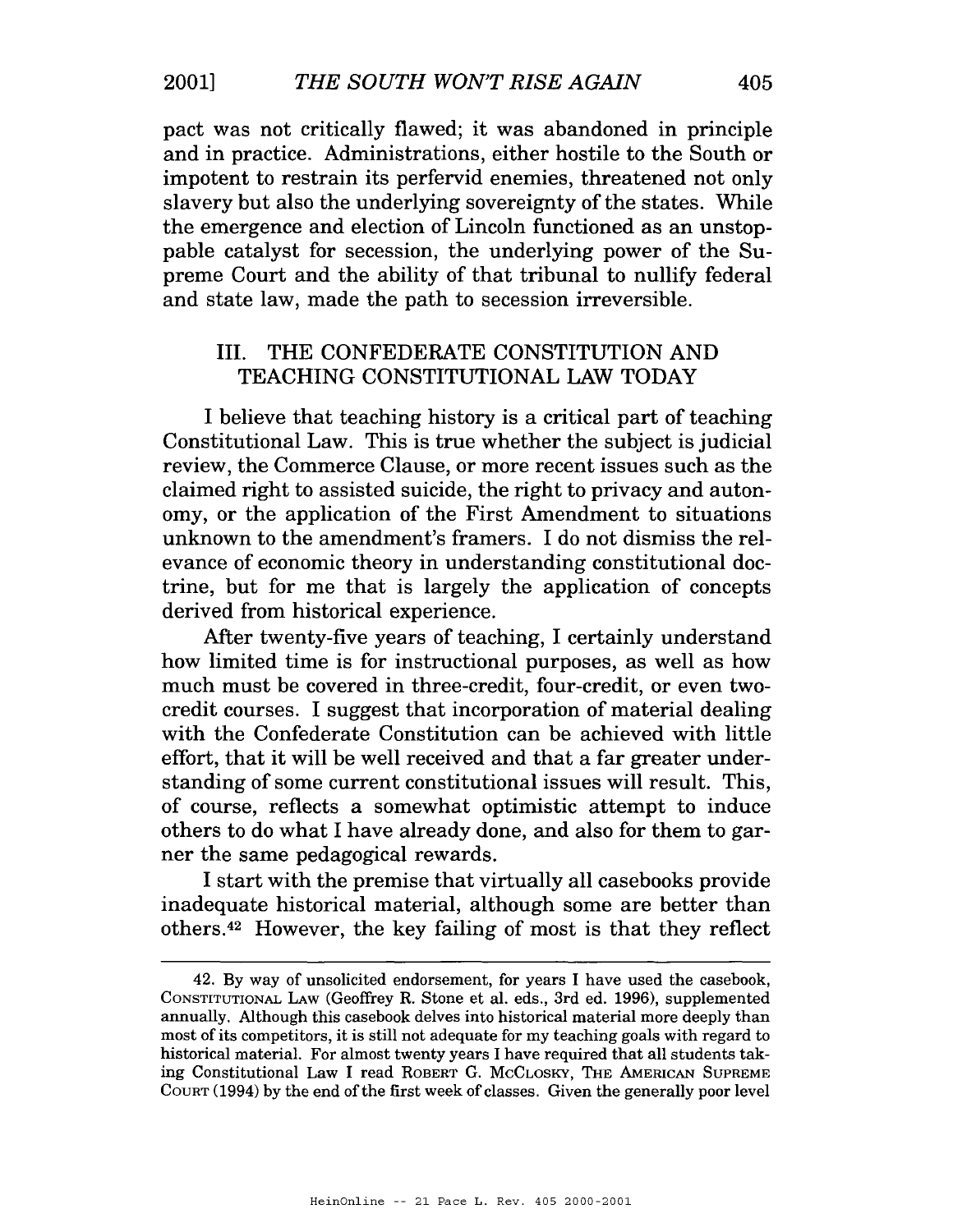the Federalist view as if it is almost unchallengeable. The casebook I use liberally reproduces useful excerpts from *The Federalist Papers* while largely ignoring compelling arguments put forth by the anti-Federalists.43

My approach has been to ask students if they can discern what I call "Constitutional Wisdom" in the comments of the casebook editors. By "Constitutional Wisdom" I mean the transmogrification of announced doctrine into supposedly impermeable statements of truth, almost "Constitutional Folklore," if you will. *McCulloch* is a good example. Chief Justice Marshall's hallowed utterance that "it is a constitution we are expounding" $44$  is considered by many to be a juridical pronouncement of the greatest importance. Justice Frankfurter regards Marshall's statement as his "greatest judicial pronouncement" and "the pole-star for constitutional adjudications."45 **A** plausible argument exists to sustain that view, but students regard this often quoted "Marshallism" differently when viewed in the light of anti-Federalist political and judicial theory. Perhaps some members of the present Supreme Court are arriving at a less than exalted view of the doctrine enshrined in *McCulloch* and wrapped in Marshall's protective, insulating words.46

Requiring the reading and interpretation of the Confederate Constitution puts little burden on students. Many copies are available on-line. I require a particular version, the one appended to this essay.47 I also encourage students to look for are available on-line. I re<br>pended to this essay.<sup>47</sup>  $\frac{1}{2}$ 

of past exposure to history in school, the McCloskey book plays an invaluable part in achieving a level playing field for exploring the Marshall Court.

<sup>43.</sup> It would be too much to require students to purchase The Anti-Federalist Papers, published in THE ANTI-FEDERALIST PAPERS AND THE CONSTITUTIONAL CON-VENTION DEBATES (Ralph Ketcham ed., Mentor 1986). However, reproducing, as handouts, selected papers and introducing "Brutus" and "Centinel" as foils for "Publius" and friends, brings about an easily controlled (as to time) but expansive and valuable class discussion.

<sup>44.</sup> McCulloch v. Maryland, 17 U.S. (4 Wheat.) 316, 407 (1819).

<sup>45.</sup> Youngstown Sheet and Tube Co. v. Sawyer, 343 U.S. 579, 596 (1952).

<sup>46.</sup> See, e.g., U.S. Term Limits, Inc. v. Thorton, 514 U.S. 779 (1995).

<sup>47.</sup> See The Constitution of the Confederate States of America (visited April 2, 2001) **chttp://www.civilwarhome.com/csconstitution.htm>.** For assured accuracy, and readability, Yale Law School's on-line version also cannot be beat. The Avalon Project at Yale Law School: Confederate States of America - Constitution for the Provisional Government (visited April **2,** 2001) **<http://www.yale.edu/lawweb/ava**lon/csa/csapro.htm>.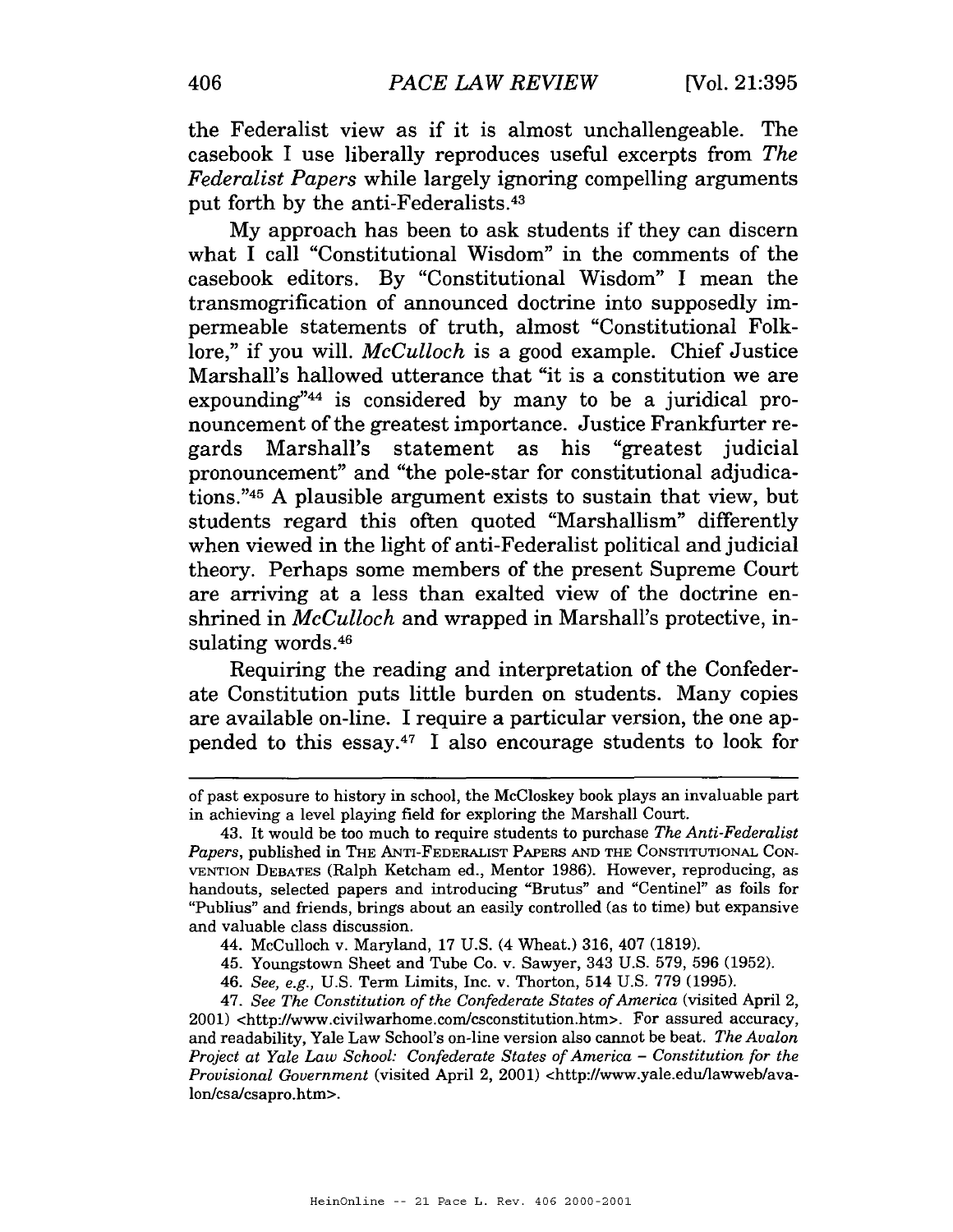other versions, and quite a few do. They discover that some online versions have inaccuracies and a few appear to be edited (doctored) to advance contemporary political agendas.

As indicated previously, the most important issues that can be explored using the Confederate States Constitution and relevant supplementary material are:

- oppositional views to Federalist political theory;
- the inevitability of judicial review and its impact;
- the contrasting view of the President as afforded by the secessionist document; and
- the reality of race and slavery as dominant formative influences on both the federal and Confederate constitutions, as well as the continuing pervasiveness of the race issue. Issues relating to First Amendment rights, non-justiciable political matters and the divisive debate about Confederate iconography take on a different light when studied in the context of the constitutional and political theories surrounding secession in 1861.

Last, I would like to discuss some observations about incorporating historical material into Constitutional Law courses, including advanced electives, through technology. In the area of Civil War history alone, the resources available through the Web are exhaustive, and occasionally exhausting. All of my courses are fully Web-integrated. I post URLs with the same requirement that they be accessed and read, as I would expect of class handouts.

With regard to Constitutional law, the Confederate Constitution and other supplementary materials are but a small portion of the sources that can, and should, be utilized to infuse a sense of historical relevance in contemporary issues. Casebooks allow the study of doctrine, almost exclusively at the Supreme Court level. Facts accepted by the Court are derived from an often sterile and not infrequently questionable record. Learning is more by rote acceptance of majority opinions, or enchantment by the words of dissenters and concurring justices, than it is by broad examination of the underlying issues.48 Technology

<sup>48.</sup> For very many years I have been privileged to bring my friend, Irving Feiner, to meet with each Constitutional Law class. He is the Feiner of Feiner **u.**   $New York$ , 340 U.S. 315 (1951), a relic of Cold War fears and insufficient protection for First Amendment rights. Mr. Feiner is a feisty representative of the "Old Left," and continues as a community activist to this date. His appearances transform students who, even in the evening class that ends past nine o'clock, stay after class